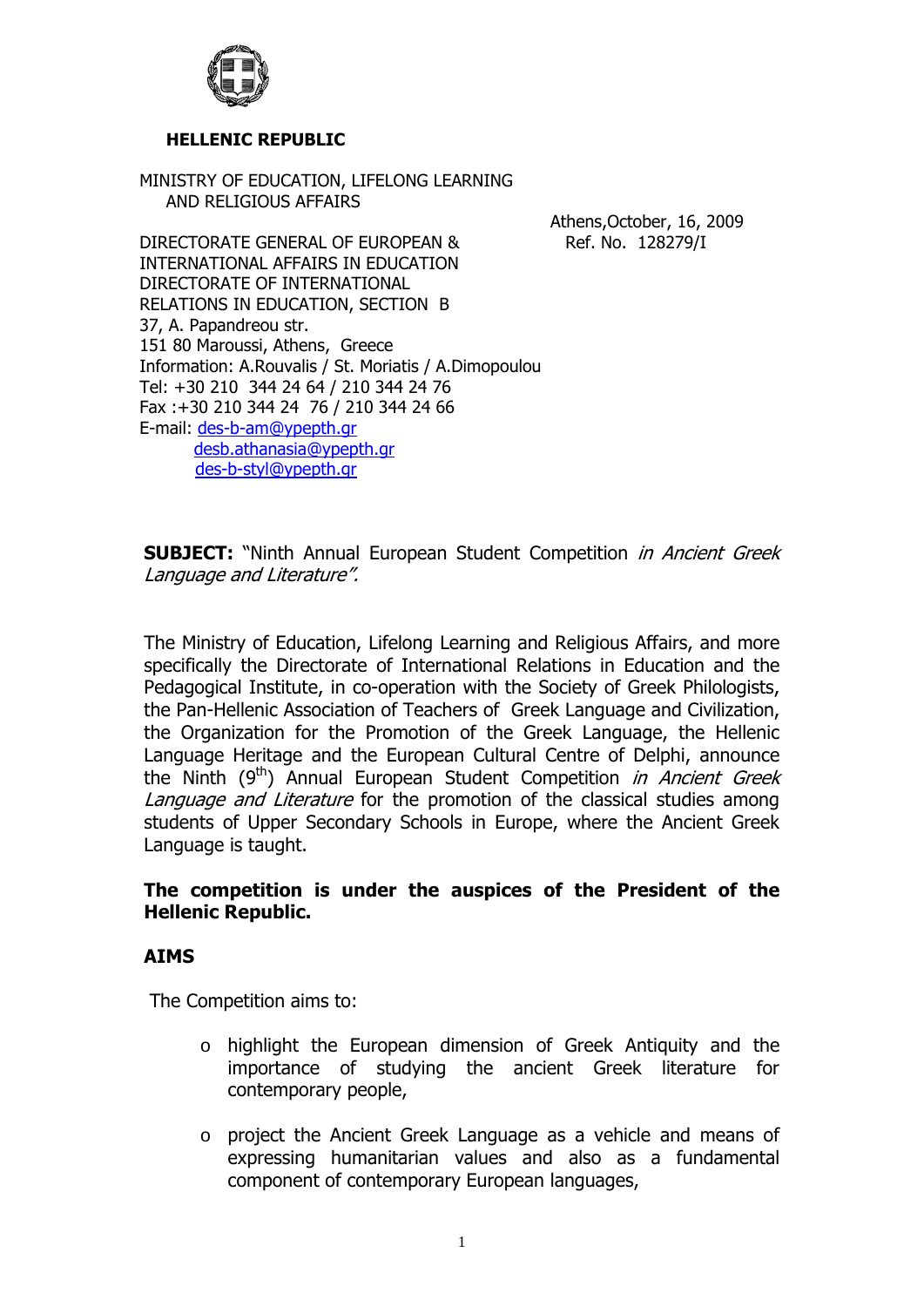o reinforce classical studies at European schools.

Through the implementation of the competition, great benefit will arise for:

- o the students who will participate, since they are going to broaden their knowledge of the Ancient Greek Language and enhance their interest in classical studies. Additionally, the students to be awarded will have the opportunity to come in contact with the Greek culture during their visit in Greece,
- o the teachers, since they will have the opportunity to get their students engaged in classical studies, to get informed of the Ancient Greek curricula in Greek education and strengthen their ties with the Greek culture,
- o the Greek official agents cooperating in the implementation of the competition, since they are going to contribute to the general debate about the instruction of the Ancient Greek Language and they will also enrich their experience in international collaboration,
- o all the participating countries, since they will have the opportunity of further cooperation in promoting classical studies across Europe.

# **TARGET GROUPS**

The Competition addresses to:

- **a) students of the last two grades of Greek Lyceums (Upper Secondary Schools) in all European countries, except Greece and Cyprus**.
- **b) students of the last two grades of Upper Secondary Schools, which are equivalent to the last two grades of Greek Upper Secondary Schools (Lyceums), in all European countries, except Greece and Cyprus, as well as in Mexico and Argentina.**

**The participating countries for the school year 2009-2010 are all European countries, Mexico and Argentina.** 

# **THE SYLLABUS OF THE COMPETITION**

The competition has a specific syllabus, which includes Ancient Greek texts in Attica dialect, prose and poetry.

**The syllabus of the ninth (9<sup>th</sup>) competition** is as follows:

EURIPIDES' *IPHIGENIA AVLIDENSIS*

*Edition Gilbert Murray,Oxford, 1954. (Youth's virtues.)*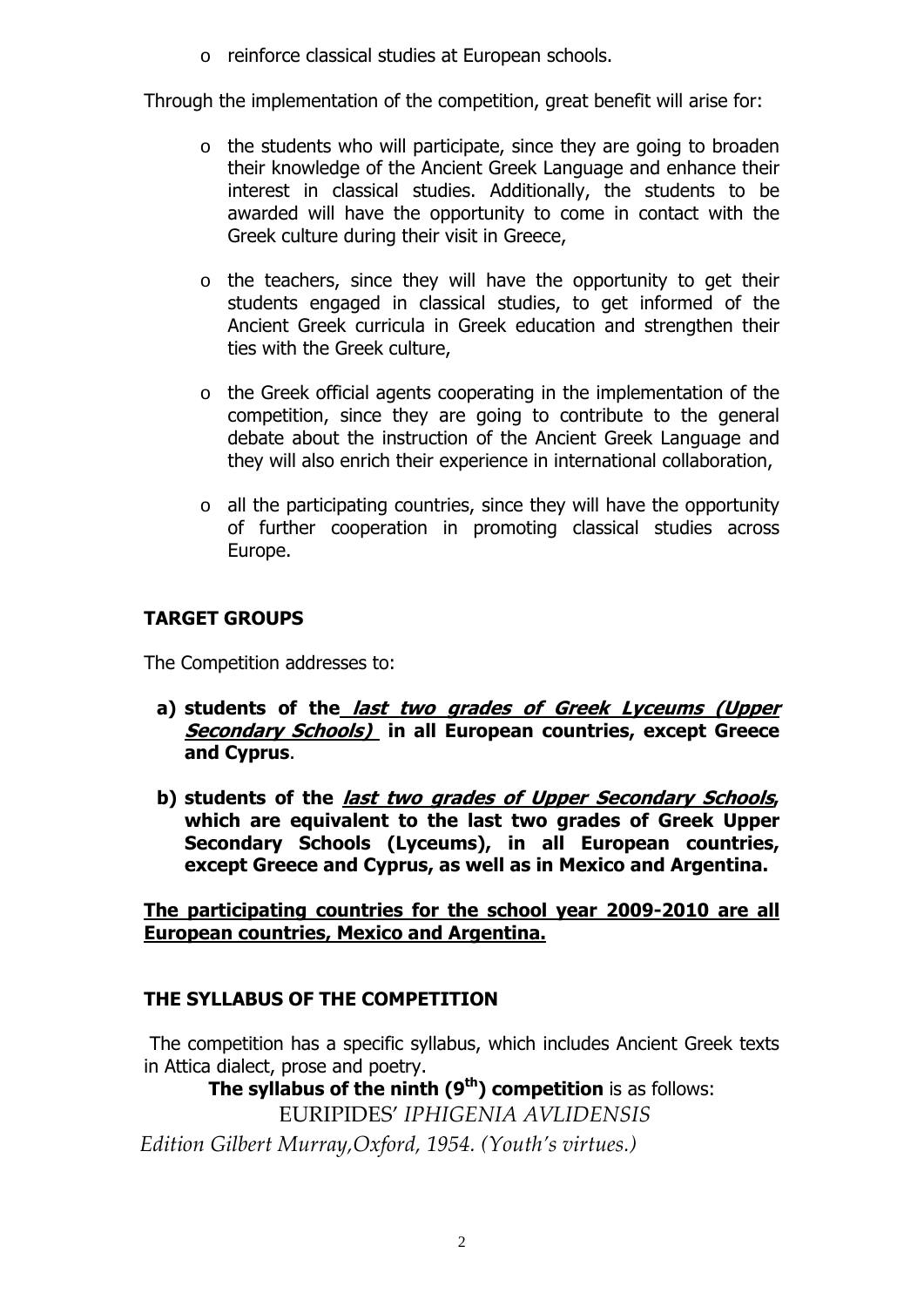#### **Verses: 49-65 (**ΑΓΑΜΕΜΝΩΝ

*Ἐγένοντο Λήδᾳ Θεστιάδι τρεῖς παρθένοι, Φοίβη Κλυταιμήστρα τ', ἐμὴ ξυνάορος,*  50 (….) *(…) κἀπιστρατεύσειν καὶ κατασκάψειν πόλιν Ἕλλην' ὁμοίως βάρβαρόν θ' ὅπλων μέτα.). (…)*

## **Verses: 414-439** (ΑΓΓΕΛΟΣ Α

 *ὦ Πανελλήνων ἄναξ, Ἀγάμεμνον, ἥκω παῖδά σοι τὴν σὴν ἄγων,*  415 (…) (… ) *λωτὸς βοάσθω καὶ ποδῶν ἔστω κτύπος· φῶς γὰρ τόδ' ἥκει μακάριον τῇ παρθένῳ.* 439

#### **Verses: 677-690** (ΑΓΑΜΕΜΝΩΝ

*ζηλῶ σε μᾶλλον ἢ ᾿μὲ τοῦ μηδὲν φρονεῖν*. 677 *χώρει δὲ μελάθρων ἐντός—ὀφθῆναι κόραις πικρὸν—φίλημα δοῦσα δεξιάν τέ μοι ,* (…) *δάκνουσι τοὺς τεκόντας , ὅταν ἄλλοις δόμοις παῖδας παραδιδῷ πολλὰ μοχθήσας πατήρ.*  690

#### **Verses: 919-1007** (ΑΧΙΛΛΕΥΣ

*ὑψηλόφρων μοι θυμὸς αἴρεται πρόσω· ἐπίσταμαι δὲ τοῖς κακοῖσί τ' ἀσχαλᾶν*  920 (…) (…)*ψευδῆ λέγων δὲ καὶ μάτην ἐγκερτομῶν, θάνοιμι· μὴ θάνοιμι δ', ἢν σῴσω κόρην.* 1007

#### **Verses: 1211-1240** (ΙΦΙΓΕΝΕΙΑ

*εἰ μὲν τὸν Ὀρφέως εἶχον , ὦ πάτερ , λόγον ,*  1211 *πείθειν ἐπᾴδους ,' ὥσθ' ὁμαρτεῖν μοι πέτρας ,* (…) (…) *ἵν' ἀλλὰ τοῦτο κατθανοῦσ' ἔχω σέθεν μνημεῖον , ἢν μὴ τοῖς ἐμοῖς πεισθῇς λόγοις.*  1240

## **Verses: 1368-1401** (ΙΦΙΓΕΝΕΙΑ

 *μῆτερ, εἰσακούσατε*  1368  *τῶν ἐμῶν λόγων· μάτην γὰρ σ' εἰσορῶ θυμουμένην σῷ πόσει· τὰ δ' ἀδύναθ' ἡμῖν καρτερεῖν οὐ ῥᾴδιον.* 1370 (…) (…) *βαρβάρων δ' Ἕλληνας ἄρχειν εἰκός, ἀλλ' οὐ βαρβάρους*1400 *μῆτερ, Ἑλλήνων· τὸ μὲν γὰρ δοῦλον, οἳ δ' ἐλεύθεροι.*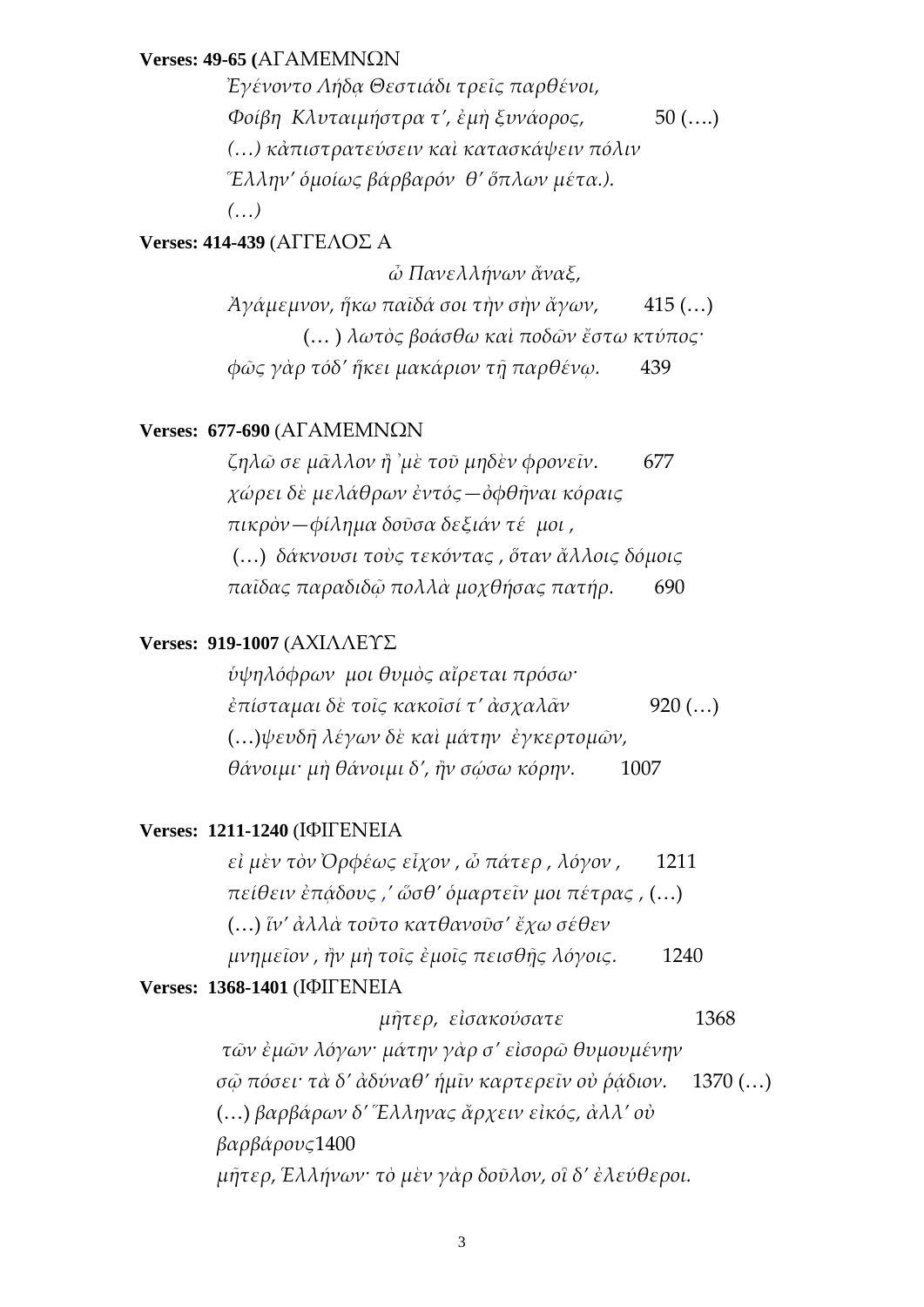## **Verses: 1543-1612 (**ΑΓΓΕΛΟΣ

 *ἐπεὶ γὰρ ἱκόμεσθα τῆς Διὸς κόρης Ἀρτέμιδος ἄλσος λείμακάς τ' ἀνθεσφόρους , ἵν' ἦν Ἀχαιῶν σύλλογος στρατεύματος ,* 1545 (…) (…)*ἀπροσδόκητα δὲ βροτοῖς τὰ τῶν θεῶν ,* 1610 *σώζουσί θ' οὓς φιλοῦσιν. ἦμαρ γὰρ τόδε θανοῦσαν εἶδε καὶ βλέπουσαν παῖδα σήν.*

## The **examination text** is provided in its **original version**.

The topics of the competition are divided into two groups, as follows:

**Α. Comprehension questions** on an extract of the studied material to be examined. **Total points: 60**

**B. Questions of elaboration** on the work that is being examined. **Total points: 40** 

A centigrade scale is applied.

 More specifically, the text to be examined extends to about 20 lines or verses and it is followed by **two (2) comprehension questions**, which require a brief answer and are **compulsory**, and **three (3) questions of elaboration**, which require a wider development, **two (2) of which** must be answered.

## **Comprehension questions**:

**one (1) question** refers to the translation of the specific extract of the studied text. **Total points: 30**

**one (1) question** refers to the linguistic elaboration and the structure of the text, i.e.

**a.** grammar (10 points)

**b**. syntax (10 points)

**c**. etymology (survival of Greek words in the mother tongue of the students) (10 points)

#### **Total points: 30**

## **Questions of elaboration**:

**one (1) question** refers to the content of the whole work and the genre in which it belongs (20 points)

**one (1) question** refers to the placing of the whole work within its social, political and cultural context **(**20 points)

**one (1) question** refers to the ideas and values of the work, in relation to contemporary life (20 points).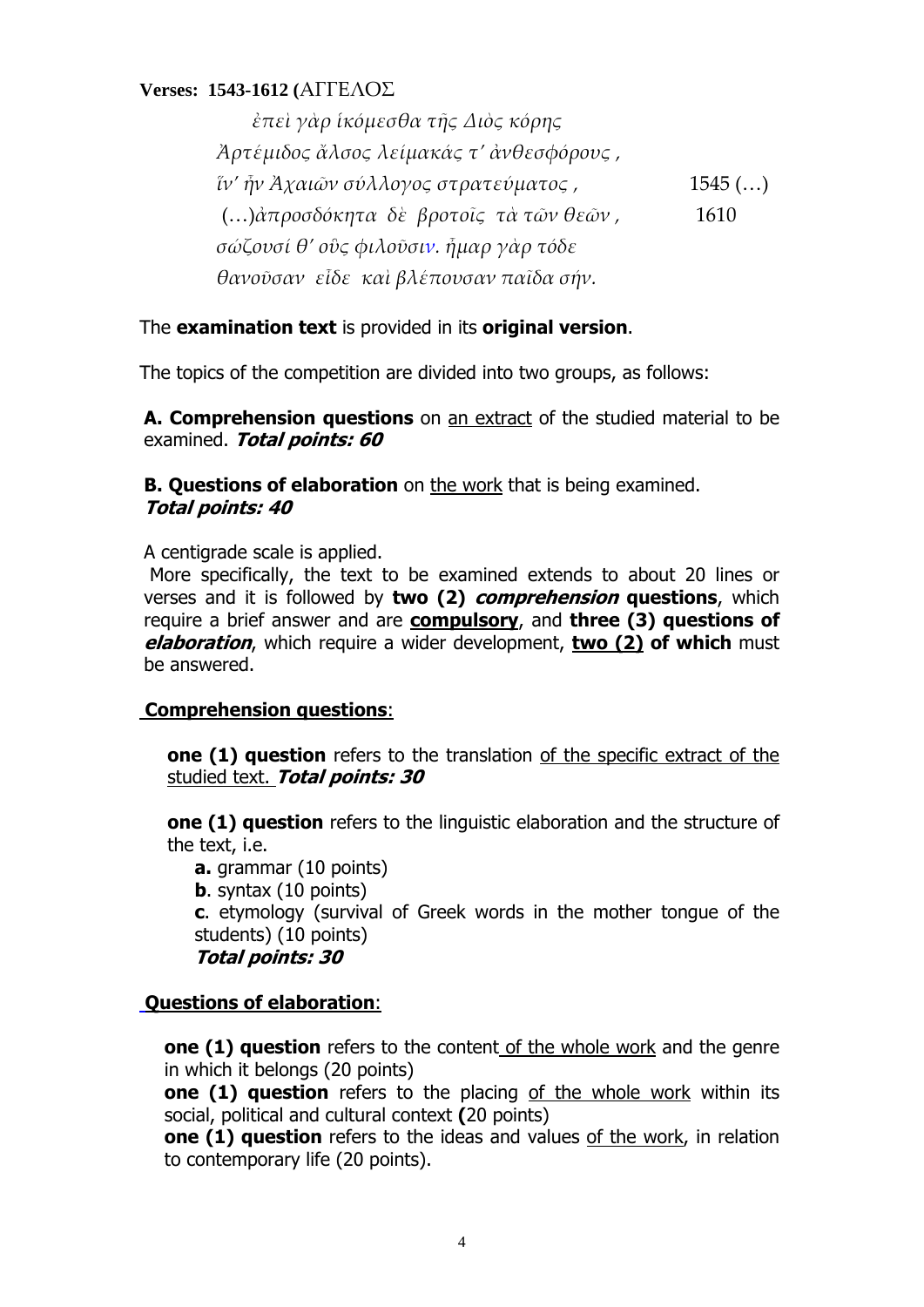During the competition, the only reference book the participants are allowed to use is a dictionary of the Ancient Greek Language.

Students are due to use blank sheets of paper and write c l e a r l y their first and last names as well as full data of their school **in each page of the examination paper.** 

The duration of the examination is *three (3) hours*.

#### The **questions** are given in **Greek** and **English.**

The **answers** must be given in the **mother tongue of the participants**.

## **COMPETITION PROCEDURE**

The procedure of the competition for the school year 2009-2010 includes the following stages:

#### **In September 2009:**

The Work Group, whose members are mentioned below, meets in order to choose and decide on the syllabus.

#### **In October, November and December 2009, in January 2010:**

 The syllabus of the competition is announced to all the interested parties: Classical Lyceums, National Societies of Philologists, Education Coordinators, teachers of Ancient Greek Language and their students in all European countries as well as in Mexico and Argentina, so that they can apply to participate in the competition.

The **application form** is submitted and sent by the Director of the school to the Directorate of International Relations in Education of the Hellenic Ministry of Education, Lifelong Learning and Religious Affairs, **by Ε-mail only. In case of a communication problem application forms should be sent by fax. All application forms must include a VALID E-mail address as well as a VALID FAX NUMBER.** 

**Ministry's E-mail and Fax numbers to receive the application forms are: Fax: (+30) 210 344 24 76 / (+30) 210 344 24 66 E-mail: [des-b-am@ypepth.gr](mailto:des-b-am@ypepth.gr) att'n A. Rouvalis/ [desb.athanasia@ypepth.gr](mailto:desb.athanasia@ypepth.gr) att/n A. Dimopoulou [des-b-styl@ypepth.gr](mailto:des-b-styl@ypepth.gr) att'n St. Moriatis** 

**The applications have to be r e c e i v e d by the Hellenic Ministry by Friday, February 5, 2010 (final deadline).**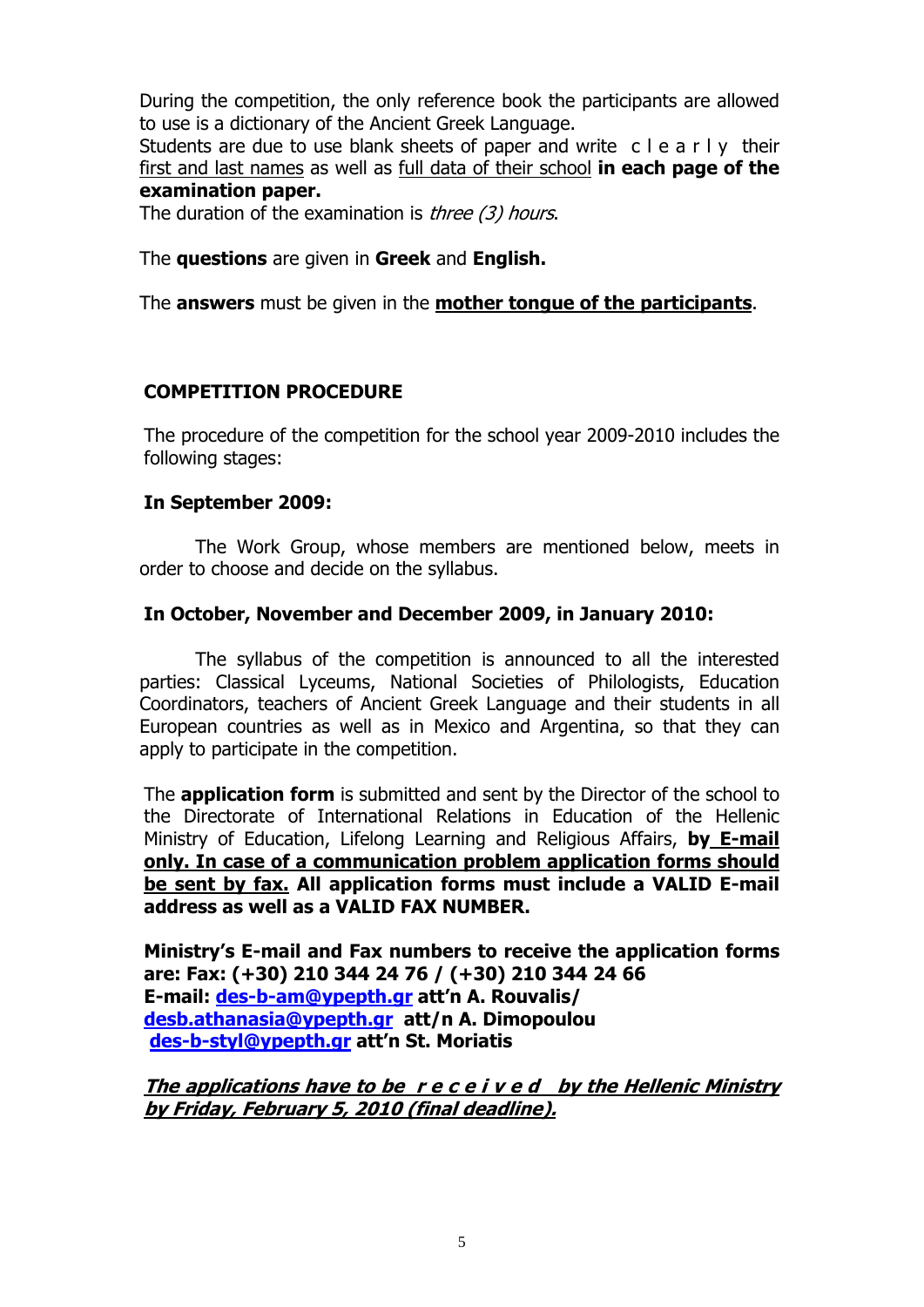## **In February 2010:**

The Committee for the Selection of the Syllabus and the Topics in coordination with the Committee of Scientific Experts convene and decide on the topics of the competition. Afterwards, the topics are discussed and finalized in a common session with the Coordinating Committee.

#### On the date of the competition, the **topics are sent** to the participants **by Ε-mail only**. **In case of any communication problem the topics are going to be sent by fax.**

Τhe date is **common** for all European countries, except Greece and Cyprus, as well for Mexico and Argentina.

## **In year 2010, the competition will be held on Wednesday, March 17, 2010 at 11:00 a.m. (Greek time) for:**

- **o students of the last two grades of Greek Lyceums (Upper Secondary Schools) in all European countries, except Greece and Cyprus**.
- **o students of the last two grades of Upper Secondary Schools, which are equivalent to the last two grades of Greek Upper Secondary Schools (Lyceums), in all participant countries, except Greece and Cyprus, as well as in Mexico and Argentina.**

**By the end of February, a circular letter, clarifying the procedure of the competition is communicated to all interested parties.**

## **ASSESSMENT OF THE EXAMINATION PAPERS**

For the assessment of the examination papers:

A committee of teachers of Ancient Greek is appointed with the responsibility of the local competent authorities of education in every country. This committee assesses the examination papers and **appoints the best paper from each Secondary School** participating in the competition. On the papers **no mark or other assessment sign should appear.**

The examination paper **appointed by every local committee as the best paper,** must be sent by **registered mail**, to the following address: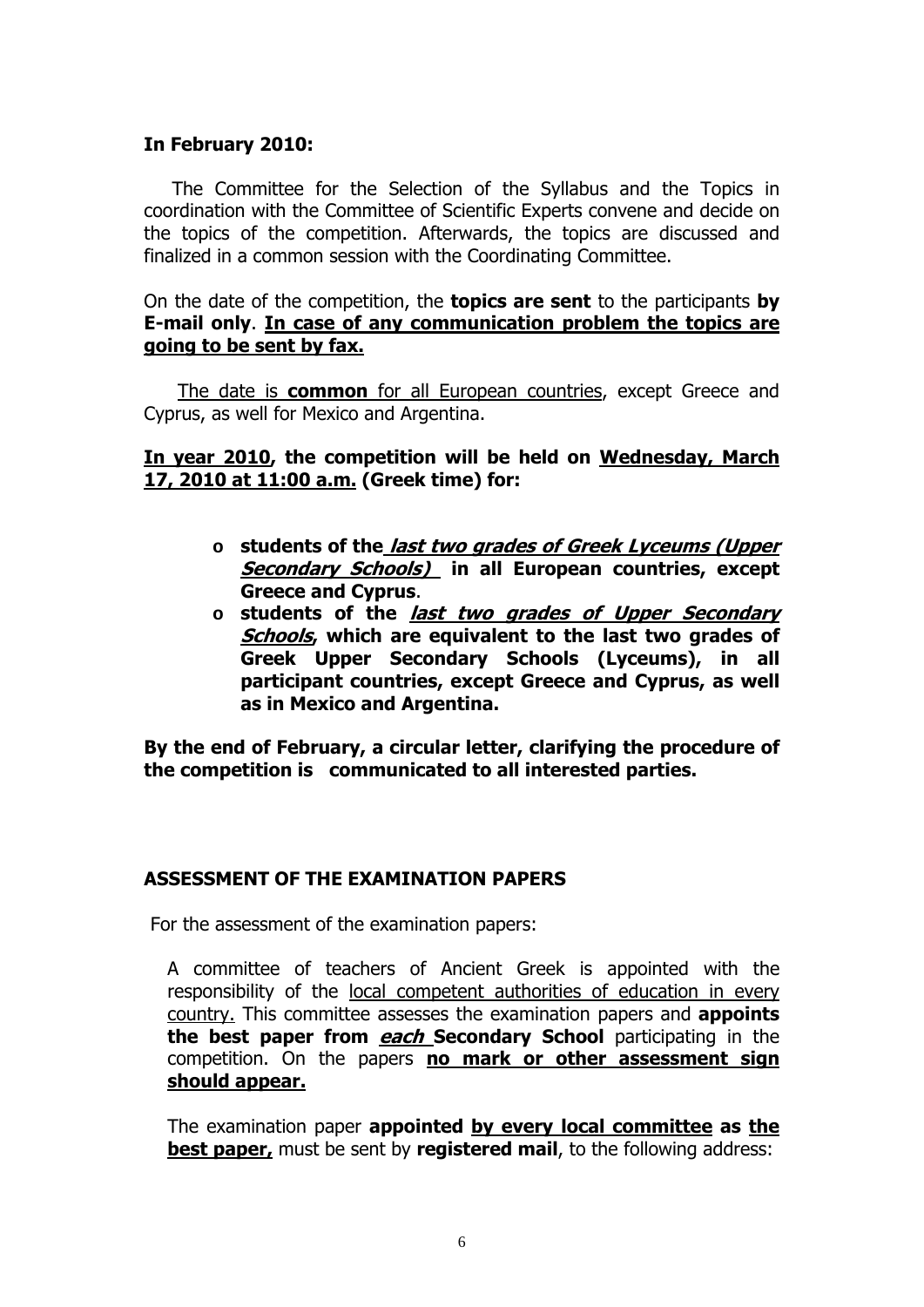## **Ministry of Education, Lifelong Learning and Religious Affairs, 37 A. Papandreou str. 151 80, Maroussi, Athens, Greece Directorate of International Relations in Education, Section B, (2nd fl., Office 2151, att'n A. Rouvalis/ A.Dimopoulou /Office 2161, att'n St. Moriatis).**

The examination papers must **have been r e c e i v e d** by the Hellenic Ministry by **Friday, 16<sup>th</sup> April 2010 (final deadline).** 

**In April and May 2010**, the examination papers are assessed in Greece by the Committee responsible for the final assessment of the examination papers that has been appointed by the Work Group.

**During the first ten days of June 2010**, the Coordinating Committee announces the results and the schools of European countries, Mexico and Argentina are notified accordingly.

The Directorate of International Relations in Education of the Ministry and the cooperating associations organize the award ceremony for the students, due to take place during the **first ten days of September 2010.** 

From this year on, the **Honoured country** is established. The foreign participating countries, except Cyprus, will be honoured in turn, yet not twice in a decade.

**France** will be the first country to be honoured for its contribution to the competition.

Each of the students to be awarded will participate, accompanied by the teacher who taught the subject, in a special hospitality program of **up to six (6) days,** which will be organized by the Ministry of Education, Lifelong Learning and Religious Affairs of Greece.

The awarded students will also receive books and honorary souvenirs.

## **AWARDS - CERTIFICATES OF DISTINCTION**

From the total number of the assessed examination papers receiving 70/100 points and over, awards will be given to:

- **a) the best (1) examination paper** of one student attending **the two last grades** in a **Greek Lyceum** operating in a European country, except Greece and Cyprus.
- **b) the best (1) examination paper of one student attending the last two grades of an Upper Secondary School, equivalent to the last two grades of Greek Upper Secondary School (Lyceum)**, from **each** participating European country, except Greece and Cyprus, as well as from Mexico and Argentina.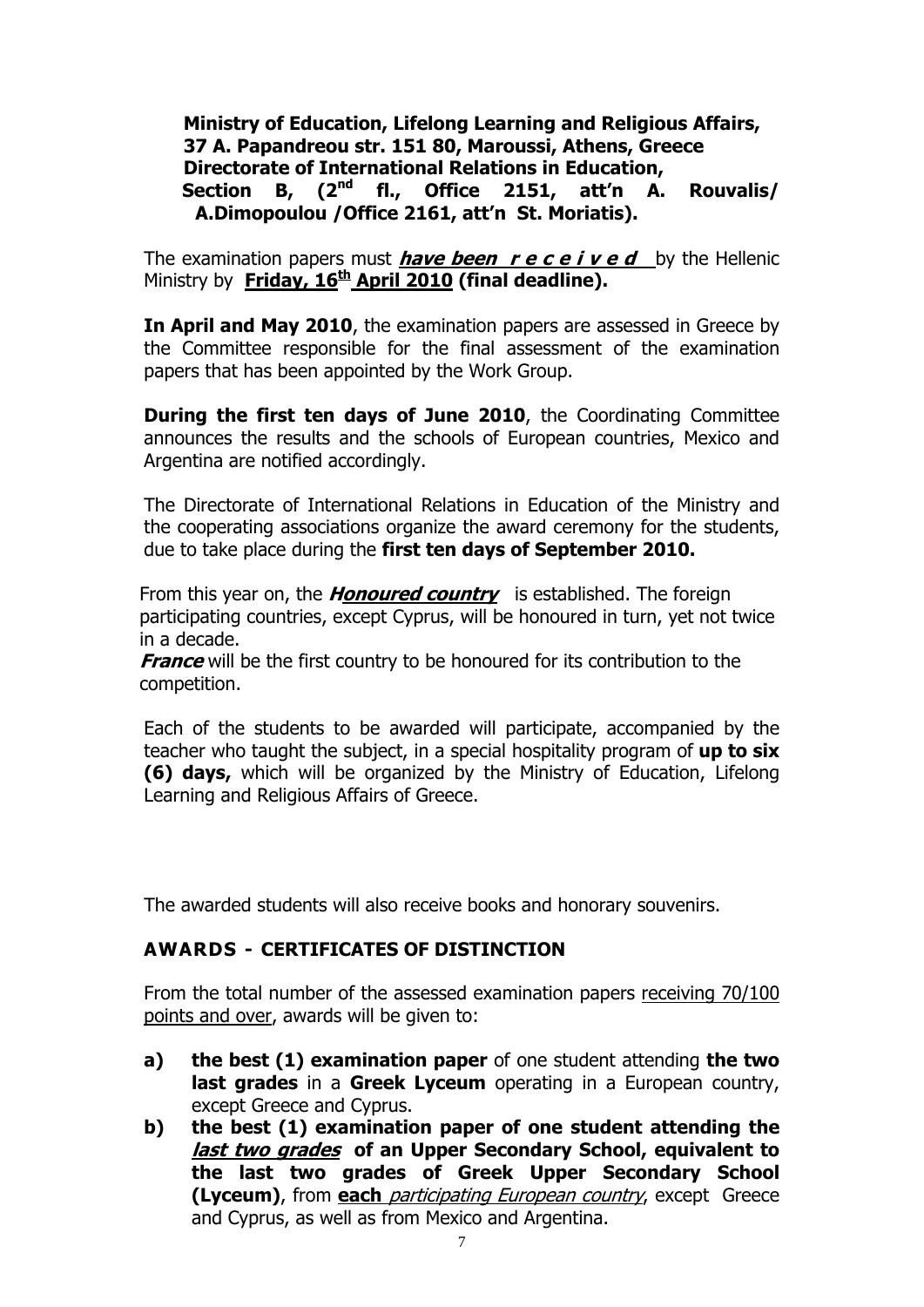No participating country can be given more than one award. The aim is to give the opportunity to students from more than one countries to visit Greece.

A **Certificate of Distinction** will be given to all students totalizing 70/100 points and over.

A **Certificate of Distinction** will also be given to the best student from each European country and also Mexico and Argentina, as long as this country is not already awarded in the current competition.

The Certificates of Distinction will be sent to schools by the end of 2010.

## A **Certificate of Participation will be sent to all participants by the local competent authorities of education.**

**The entire program takes place under the supervision of the Ministry of Education, Lifelong Learning and Religious Affairs of Greece and is directed by a Coordinating Committee** consisting of:

Μelina Papadaki, Directress of the Directorate of International Relations in Education and as an alternate member Vassilios Bairaktaris, Deputy Head of Section B of the Directorate of International Relations in Education, on behalf of the Ministry of Education, Lifelong Learning and Religious Affairs,

Sotirios Glavas, President, and as an alternate member Ekaterini Zouganeli, former Deputy Councellor, on behalf of the Pedagogical Institute,

Prof. Georgia Xanthaki, President, and as an alternate member Nadia Panagoulea, Philologist and member of the Board, on behalf of the Society of Greek Philologists,

Anastassios Stefos, President and as an alternate member Georgia Charitidou, Secretary General, on behalf of the Pan-Hellenic Association of Teachers for the Greek Language and Civilization.

Konstantinos Karkanias, President and as an alternate member George Pavlakos, Secretary General, on behalf of the Organization for the Promotion of the Greek Language,

Vassilios Vitsaxis, ex ambassador, member of the Board and as an alternate member Prof. Antonios Kounadis Honorary President, member of the Academy of Athens, on behalf of the Hellenic Language Heritage,

Prof. Christodoulos Yiallourides, Director and as an alternate member Pericles Spatoulas, Press Office, on behalf of the European Cultural Centre of Delphi,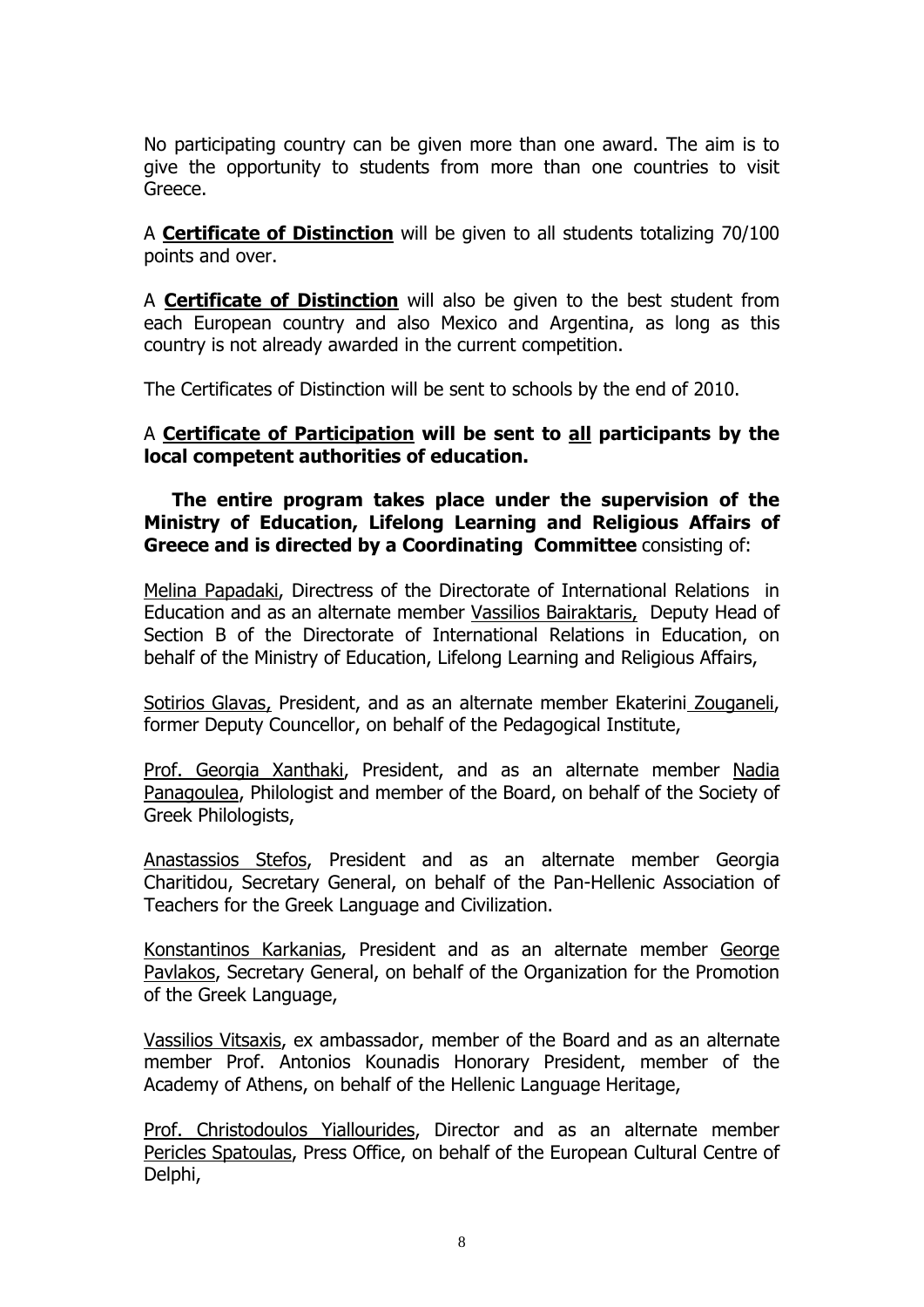Mrs. Melina Papadaki is appointed President to the Coordinating Committee and Mr. Vassilios Bairaktaris, is appointed Vice-President.

## **SCIENTIFIC COMMITTEE OF EXPERTS**

The Scientific Committee of Experts, responsible for the implementation of the competition is composed of:

Ioannis Stamoulakis, Ph.Phil, permanent Deputy Councellor at the Pedagogical Institute and as an alternate member Konstantinos Nastoulis, Philologist, appointed on secondment at the Pedagogical Institute, on behalf of the Pedagogical Institute,

George Manoussopoulos, Honorary Philologist School Adviser, Secretary General of the Society of Greek Philologists, and as an alternate member Evanthia Drakonaki-Kazantzaki, Assistant Professor of Classics at the Athens University, on behalf of the Society of Greek Philologists,

Antonios Sakellariou, former Assistant Professor of Classics at the University of Patras, and as an alternate member Ioannis Panoussis, Lector of Classics at the University of Patras, on behalf of the Pan-Hellenic Association of Teachers for the Greek Language and Civilization,

Nikolaos Dimitriadis, Honorary Philologist School Adviser, and as an alternate member Apostolos Papatheodorou, former Inspector General of Secondary Education, on behalf of the Organization for the Promotion of the Greek Language,

Georgia Xanthaki, Professor of Classics at the University of Peloponnessus, Vice-President, and as an alternate member Zoi Dimacopoulou, Special Secretary, on behalf of the Hellenic Language Heritage.

## **COMMITTEE for the SELECTION of the SYLLABUS and the TOPICS**

Spyridon Parginos, Special Secretary and as an alternate member Christos Polatof, Philologist, on behalf of the Society of Greek Philologists,

Anastassia Karageorgiou, Philologist School Adviser, and as an alternate member Emmanuel Stergioulis, Philologist, on behalf of the Pan-Hellenic Association of Teachers for the Greek Language and Civilization,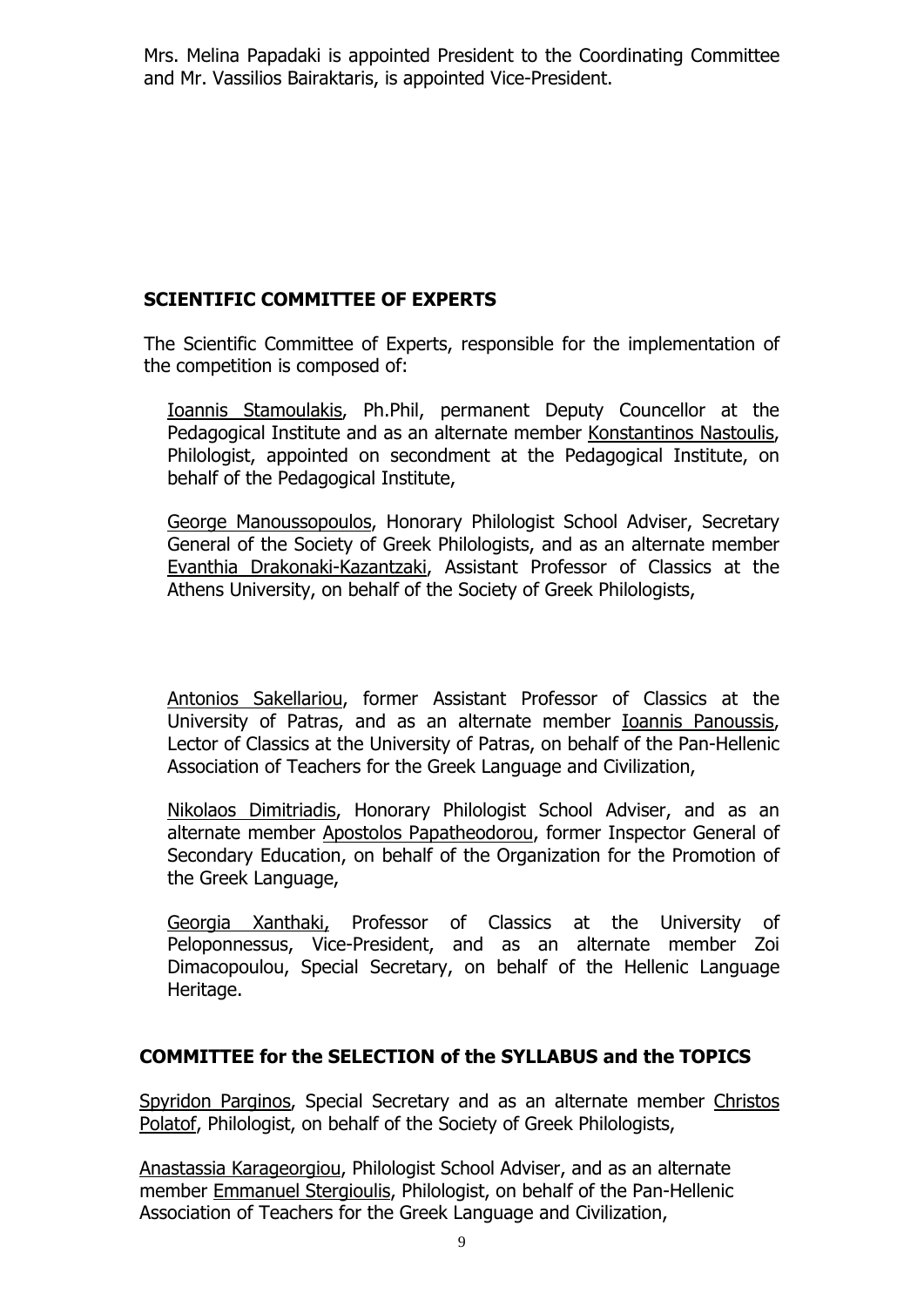Vassilios Sifakakis, Honorary Lyceum Director, and as an alternate member Antonios Antonakos, Philologist, on behalf of the Organization for the Promotion of the Greek Language,

Chryssoula Alexopoulou, Philologist School Adviser, and as an alternate member George Vassilaros, Assistant Professor of Classics at the University of Athens, on behalf of the Hellenic Language Heritage,

## **WORK GROUP**

The Work Group of the 9th Annual European Student Competition in *Ancient* Greek Language and Literature is composed of the members joining the committees: Coordinating Committee, Scientific Committee of Experts, Committee for the Selection of the Syllabus and the Topics.

## **SECRETARIAT**

Amalia Rouvalis, permanent administrative employee, Stylianos Moriatis, and Athanasia Dimopoulou, teachers of French Language and Literature, appointed on secondment at the Ministry of Education, Lifelong Learning and Religious Affairs of Greece, are in charge of the Coordination and the Secretariat as well as of all practical issues**.**

## **INFORMATION**

For further information, those interested in this Competition can consult the Directorate of International Relations in Education of the Ministry of Education, Lifelong Learning and Religious Affairs, at the address and telephone numbers given in this circular letter, or on the following electronical addresses and sites:

The Ministry of Education, Lifelong Learning and Religious Affairs website: **<http://www.ypepth.gr/en>** /Annual European Student Competition in the Ancient Greek Language and Culture, Link:  $9<sup>th</sup>$  Competition, as well as in the Greek Portal of Education: **[http://www.e-yliko.gr/](http://www.e-yliko.gr/%CE%94%CE%B9%CE%B1%CE%B3%CF%89%CE%BD%CE%B9%CF%83%CE%BC%CE%BF%CE%AF)Διαγωνισμοί** (Competitions).

The Society of Greek Philologists**: [http://www.eephil.gr](http://www.eephil.gr/)**

Nikolaos Koukis, Philologist, on behalf of the European Cultural Centre of Delphi.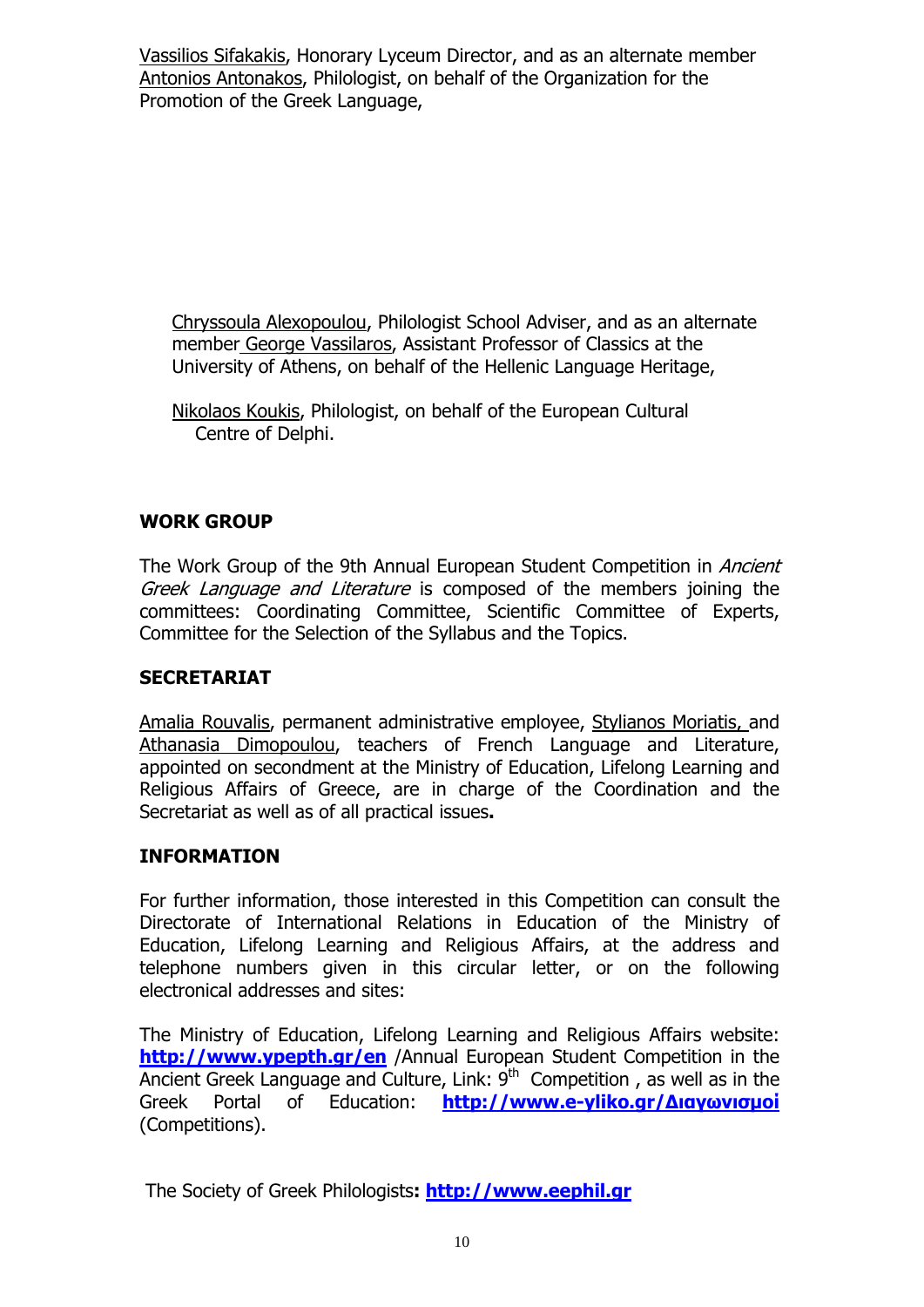The Pan-Hellenic Association of teachers for the Greek Language and Civilization: **[http://www.p-e-f.gr](http://www.p-e-f.gr/)**

 The Organization for the Promotion of the Greek Language: **[http://www.odeg.gr](http://www.odeg.gr/)**

The Hellenic Language Heritage: **E-mail**: **[hlh@otenet.gr](mailto:hlh@otenet.gr)**

The European Cultural Centre of Delphi**: [http://www.eccd.gr](http://www.eccd.gr/)**

**The Minister** 

## **Anna Diamantopoulou**

# **TABLE OF RECIPIENTS**

- 1. Coordinators of Greek Education in European countries.
- 2. Greek Embassies in all European countries, in Mexico and Argentina.
- 3. The Missions in Greece of all European countries of Mexico and Argentina.
- 4. The Upper Secondary Schools of European countries, except those of Greece and Cyprus, Mexico and Argentina, equivalent to the Greek Lyceum, National Organizations of Philologists in European countries, Mexico and Argentina.

# **C.C.**

- 1. The Pedagogical Institute
- 2. The Society of Greek Philologists
- 3. The Pan-Hellenic Association of Teachers for the Greek Language and **Civilization**
- 4. The Organization for the Promotion of the Greek Language